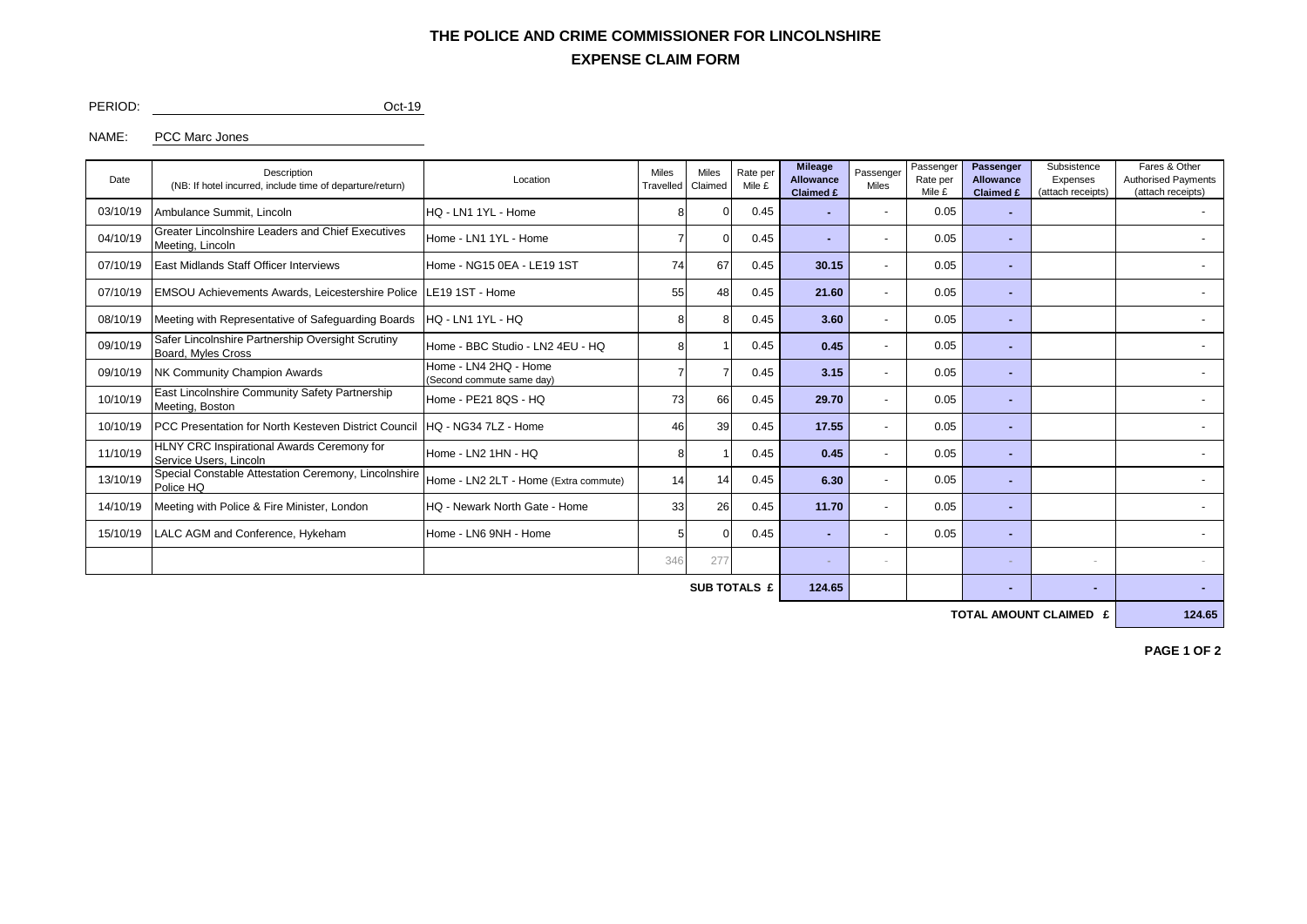# **EXPENSE CLAIM FORM THE POLICE AND CRIME COMMISSIONER FOR LINCOLNSHIRE**

PERIOD: Oct-19

NAME: PCC Marc Jones

| Date                | Description<br>(NB: If hotel incurred, include time of departure/return) | Location<br>Travelled      |     | <b>Miles</b><br>Rate per<br>Mile £<br>Claimed |      | <b>Mileage</b><br><b>Allowance</b><br>Claimed £ | Passenger<br>Miles | Passenger<br>Rate per<br>Mile £ | Passenger<br><b>Allowance</b><br><b>Claimed £</b> | Subsistence<br>Expenses<br>(attach receipts) | Fares & Other<br><b>Authorised Payments</b><br>(attach receipts) |  |
|---------------------|--------------------------------------------------------------------------|----------------------------|-----|-----------------------------------------------|------|-------------------------------------------------|--------------------|---------------------------------|---------------------------------------------------|----------------------------------------------|------------------------------------------------------------------|--|
|                     | c/f from Page 1                                                          |                            | 346 | 277                                           | 0.45 | 124.65                                          |                    | 0.05                            | ۰.                                                | ٠                                            | $\sim$                                                           |  |
| 16/10/19            | APCC/PCC and College of Policing Meetings, Ryton-on-<br>Dunsmore         | Home - CV8 3EN - Home      | 154 | 140                                           | 0.45 | 63.00                                           | $\sim$             | 0.05                            | ж.                                                |                                              | $\overline{\phantom{a}}$                                         |  |
| 18/10/19            | Modern Slavery Event, Grantham                                           | Home - NG32 2LN - Home     | 54  | 40                                            | 0.45 | 18.00                                           | $\overline{a}$     | 0.05                            | ×.                                                |                                              | $\sim$                                                           |  |
| 21/10/19            | Lincolnshire Safeguarding Boards Scrutiny Sub-Group                      | Home - LN1 1YL - Home      |     | $\Omega$                                      | 0.45 | ж.                                              | $\sim$             | 0.05                            | ж.                                                |                                              | $\overline{\phantom{a}}$                                         |  |
| 22/10/19            | Visit to OPCC Cumbria                                                    | Home - CA10 2AU            | 162 | 155                                           | 0.45 | 69.75                                           |                    | 0.05                            | ۰.                                                |                                              | $\overline{\phantom{a}}$                                         |  |
| 23/10/19            | Marshchapel Public Meeting                                               | CA10 2AU - DN36 5TP - Home | 219 | 212                                           | 0.45 | 95.40                                           |                    | 0.05                            | ۰.                                                |                                              | $\overline{\phantom{0}}$                                         |  |
|                     |                                                                          |                            |     |                                               | 0.45 | ж.                                              | $\sim$             | 0.05                            | ×.                                                |                                              | $\overline{\phantom{a}}$                                         |  |
|                     |                                                                          |                            |     |                                               | 0.45 | ٠.                                              |                    | 0.05                            | н.                                                |                                              |                                                                  |  |
|                     |                                                                          |                            |     |                                               | 0.45 | ۰.                                              |                    | 0.05                            | ж.                                                |                                              |                                                                  |  |
|                     |                                                                          |                            |     |                                               | 0.45 | ۰                                               |                    | 0.05                            | ж.                                                |                                              |                                                                  |  |
|                     |                                                                          |                            |     |                                               | 0.45 |                                                 |                    | 0.05                            | ۰.                                                |                                              |                                                                  |  |
|                     |                                                                          |                            |     |                                               | 0.45 | ٠.                                              |                    | 0.05                            | ж.                                                |                                              |                                                                  |  |
|                     |                                                                          |                            |     |                                               | 0.45 | ۰.                                              |                    | 0.05                            | ۰.                                                |                                              |                                                                  |  |
|                     |                                                                          |                            | 942 | 824                                           |      | ж.                                              |                    |                                 |                                                   | $\sim$                                       |                                                                  |  |
| <b>SUB TOTALS £</b> |                                                                          |                            |     |                                               |      |                                                 |                    |                                 | ۰.                                                | ٠                                            | ٠                                                                |  |

**TOTAL AMOUNT CLAIMED £** 370.80

**PAGE 2 OF 2**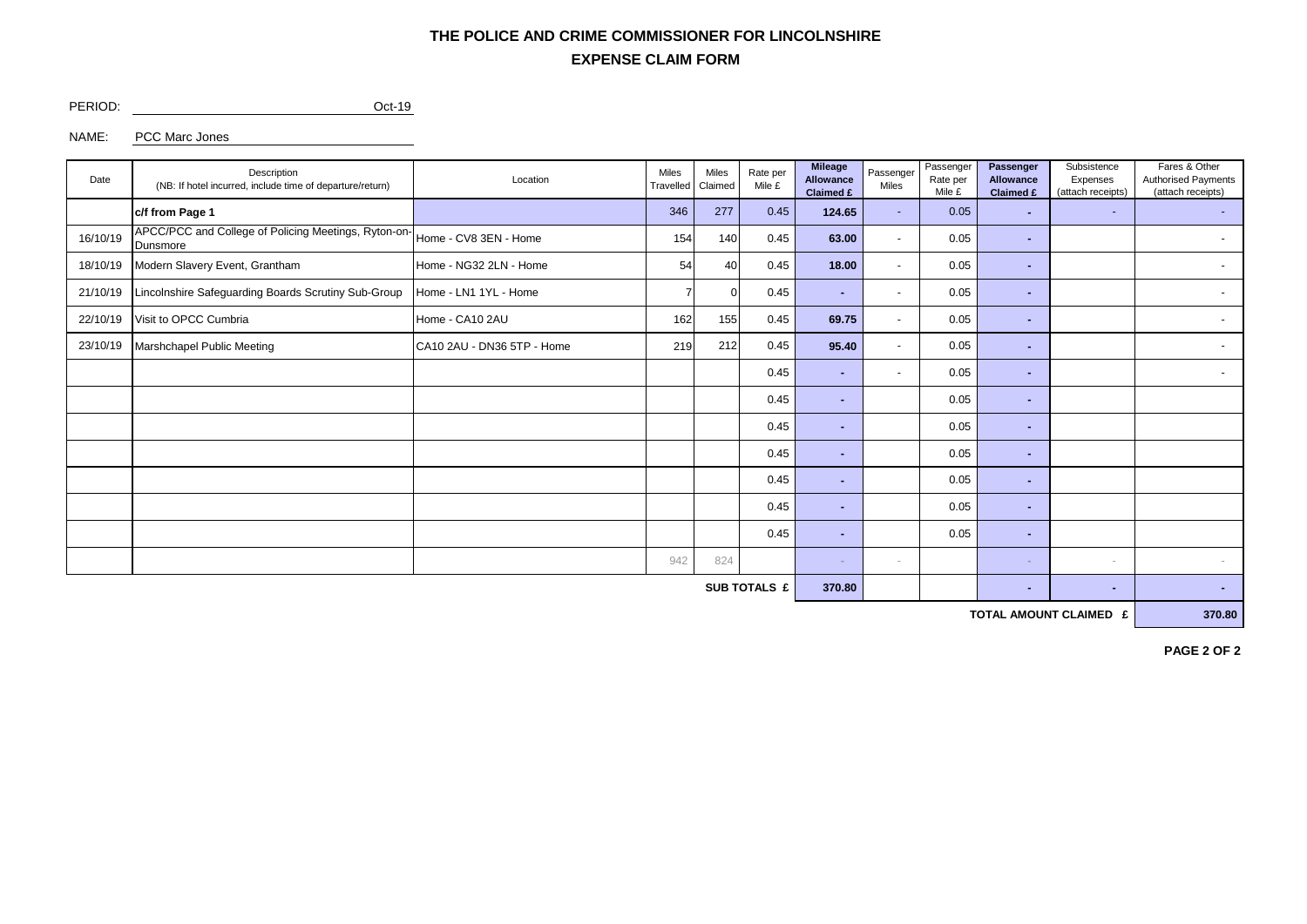# **PCC Marc Jones 2016-2020 - Travel Bookings**

| <b>Booking</b> | Date of    |      |                                  |          |                                        | Trave. | Reimbursed |  |              |
|----------------|------------|------|----------------------------------|----------|----------------------------------------|--------|------------|--|--------------|
| <b>Date</b>    | Travel     | Tvpe | <b>Description</b>               | Provider | <b>Purpose of Journey</b>              | Class  | to PCC     |  | Cost to OPCC |
| 09/10/2019     | 14/10/2019 | Rail | Newark NNG -<br>London KX Return | NER_     | Meeting with Policing Minister, London | Std    |            |  | 59.00        |